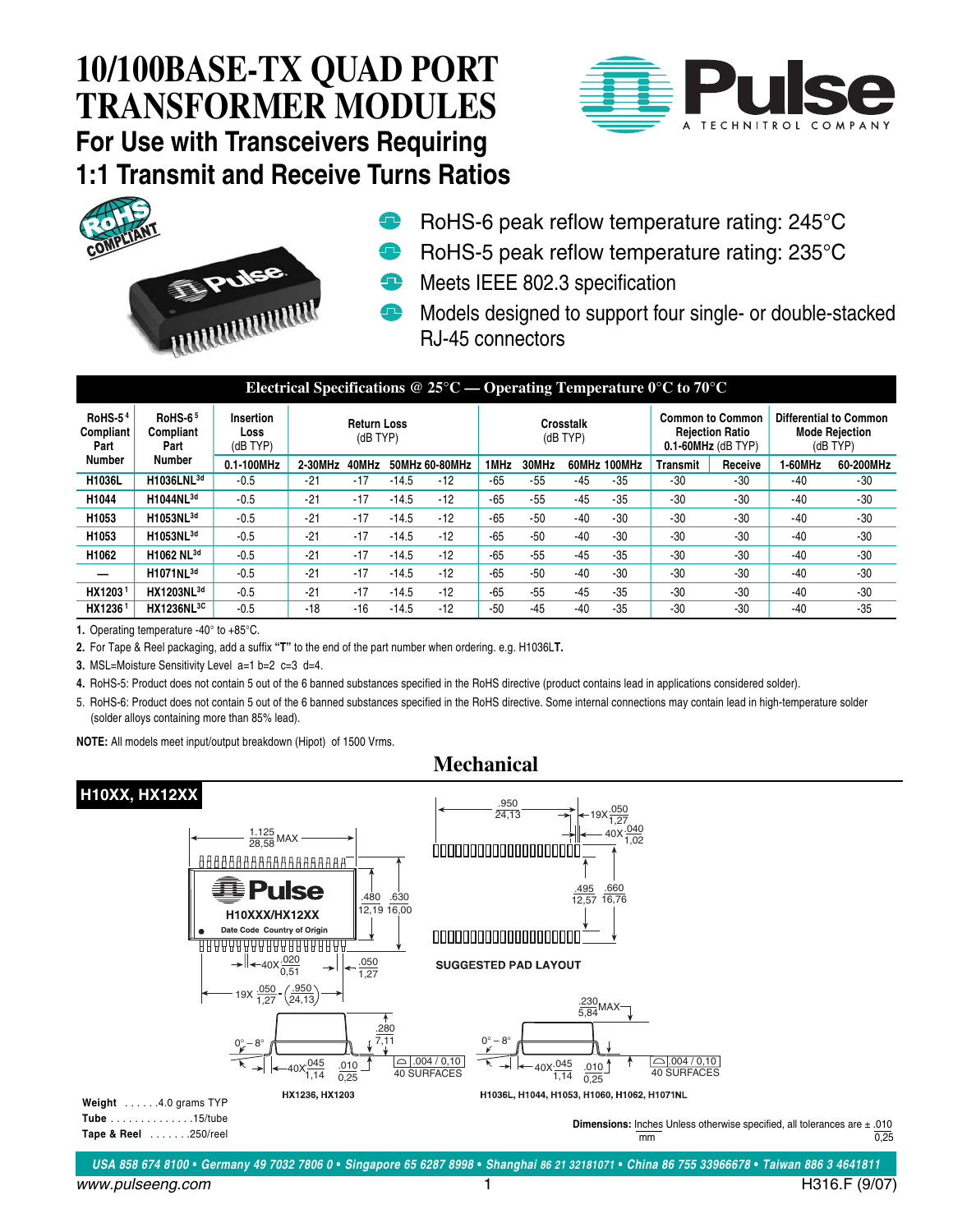

**Quad-Port Solutions:** The H1036L, H1044, H1053, H1060, H1062, and H1071NL are quad modules designed to support four single or double stacked RJ-45 connectors. Each has a different pinout for optimization in layout with various IC manufacturers.

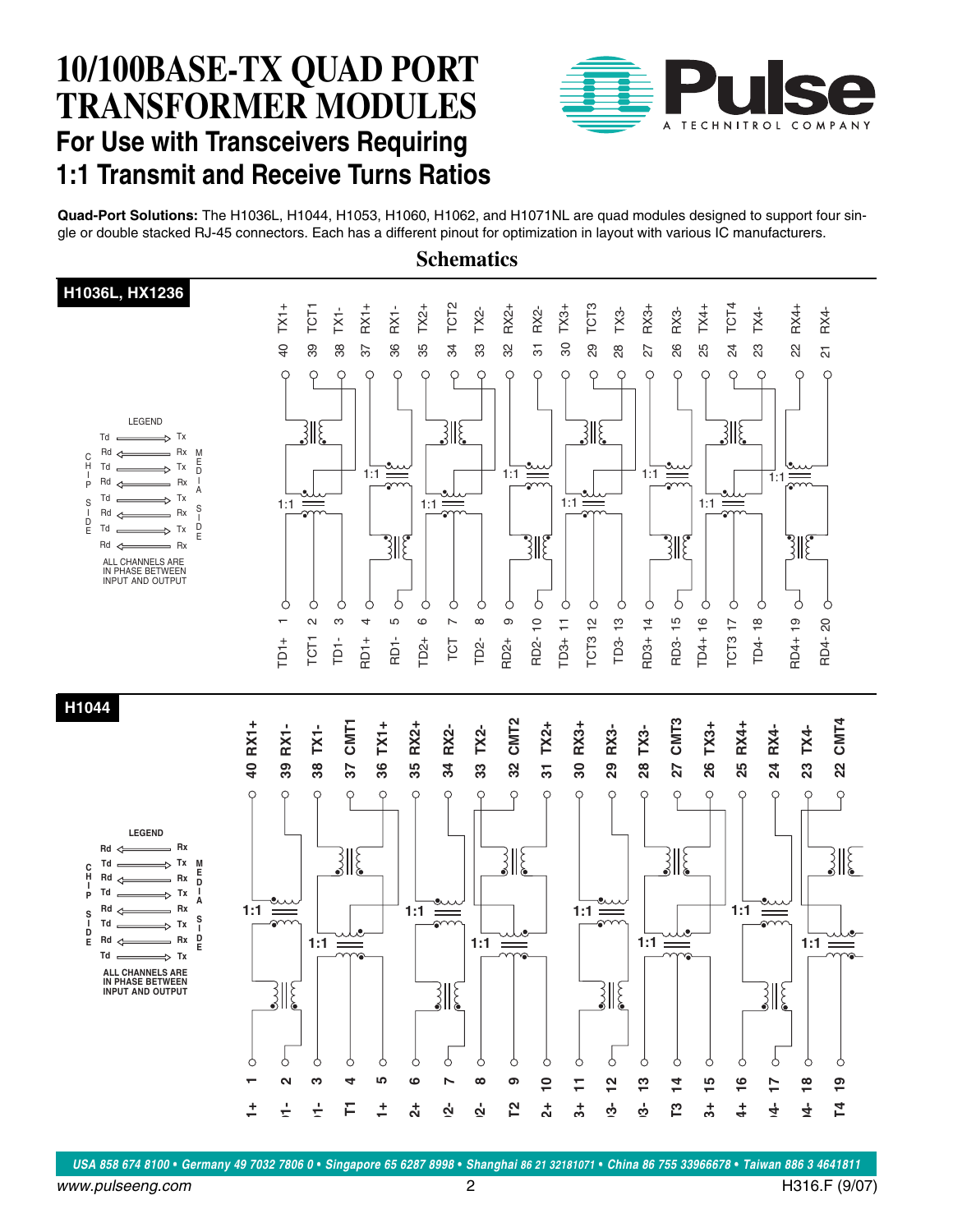

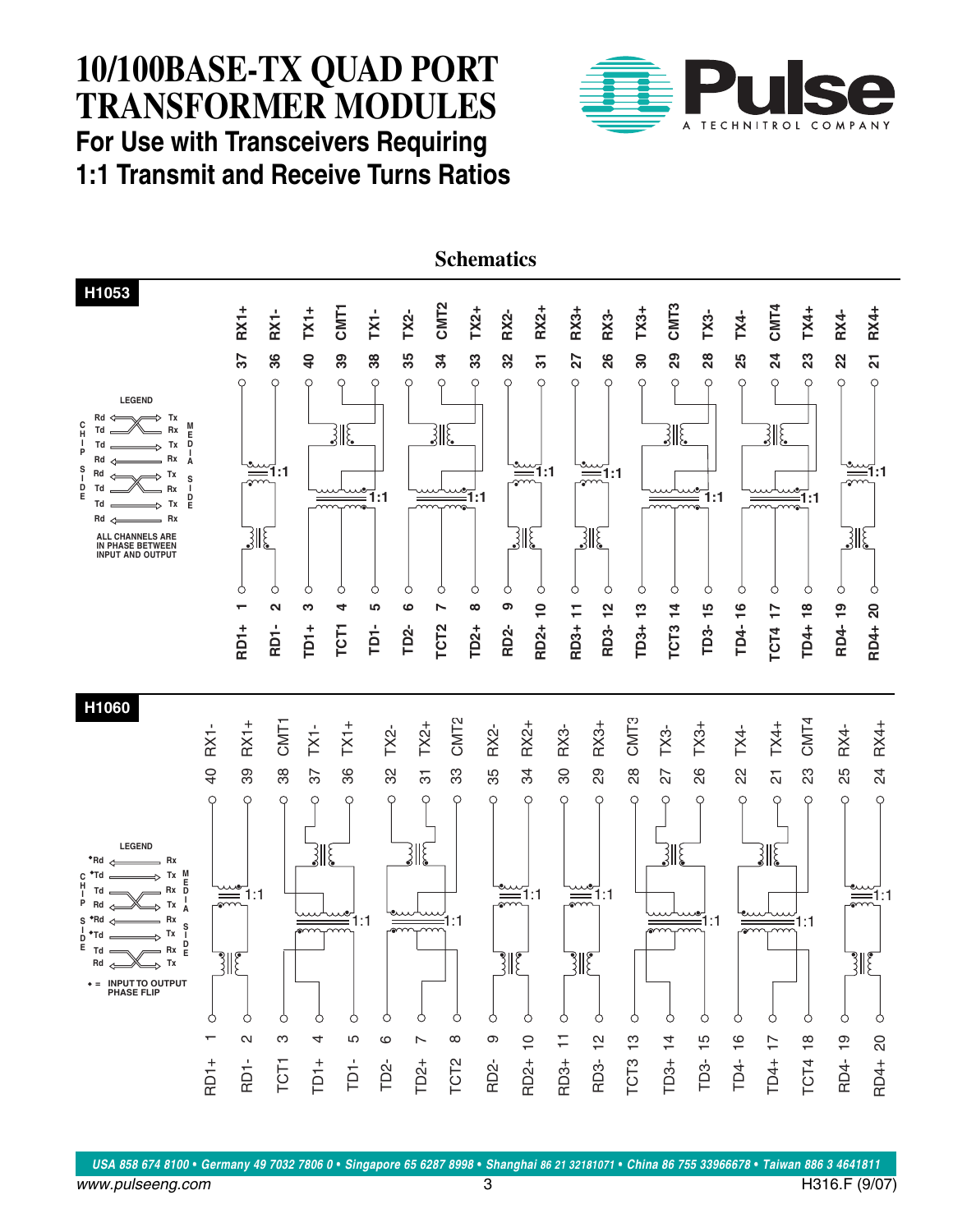